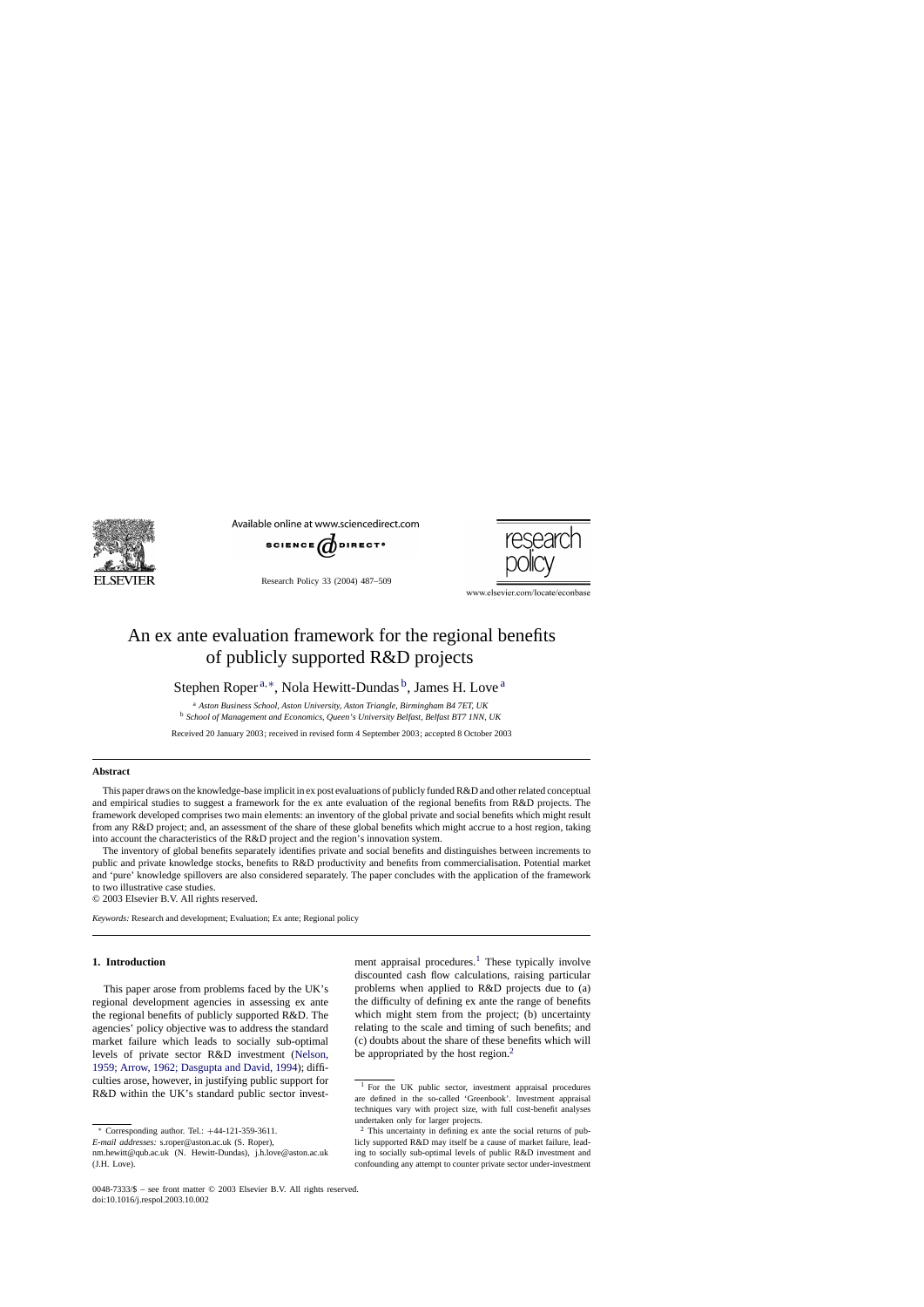Our first attempts to identify any existing approach to ex ante evaluation of R&D centres failed. Despite an extensive literature survey, and consultation with practitioners in the UK, US, Finland and Israel, we failed to identify any existing methodology or approach to measuring ex ante the benefits of publicly supported R&D. Instead, in the countries consulted, we found various approaches have been adopted to avoid any necessity to undertake ex ante evaluations, at least at the level of the individual project. In Israel until recently, for example, subject to meeting certain eligibility criteria, all R&D projects were assisted at standard grant rates.<sup>3</sup> Similarly, it is not clear how the potential social benefits of R&D are reflected in budget allocations for competitive R&D support initiatives, such as the UK's SMART scheme.

While our literature and practitioner surveys identified little by way of ex ante evaluation of R&D projects, they did highlight the significant and rapidly growing knowledge-base derived from ex post evaluations.4 This suggested an alternative approach, i.e. to use the accumulated knowledge-base derived from these ex post evaluations to develop a framework which could be used to form ex ante judgements about the potential benefits of supporting R&D projects in varying geographical, institutional and economic settings. For example, the literature now provides consistent evidence on the tendency for knowledge spillovers, or Marshallian externalities, to be spatially concentrated around knowledge sources (e.g. [Jacobs](#page--1-0) [et al., 2002\).](#page--1-0) [Anselin et al. \(2000\),](#page--1-0) for example, also highlight the spatial concentration of spillovers from R&D, and emphasise the different spillover footprints of university and private sector R&D, and that of different industries. Similarly, [Egeln et al. \(2002\)](#page--1-0) in their analysis of over 2000 public-research spin-outs in Germany, report that 66.5% locate within 49 km of their incubator institution and [Wallsten \(2001\)](#page--1-0) points to the strong spatial concentration of award winners within the US small business innovation research (SBIR) programme. Previous studies have also suggested that the context in which an R&D centre is placed may also be important in determining the extent of any localised spillovers. Lagging regions, in particular, may find it difficult to appropriate spillover benefits due to limited absorption capacity or receptivity [\(Rodriguez-Pose,](#page--1-0) [1999\).](#page--1-0) This may reflect specific limitations in the regional innovation system such as a predominance of economic activity in SMEs in old economy sectors, weak inter-firm association (e.g. [Cooke and Morgan,](#page--1-0) [1998\),](#page--1-0) or a weak skill base; or, it may reflect the impact of limitations in the wider national innovation system such as a lack of technology transfer and co-ordination institutions (e.g. [Walker, 1993\).](#page--1-0)<sup>5</sup>

Interest in the spatial distribution of the benefits from public R&D investment is not simply of interest to regional development agencies, however, as promoting technological development has also been seen by national and supra-national organisations (e.g. the EU) as one potential route for counteracting core-periphery disparities. Both the empirical evidence and theoretical models suggest, however, that even if technological spillovers are spatially concentrated it may still be socially sub-optimal to locate R&D activity in lagging regions. [Fujita and Thisse \(2002\),](#page--1-0) for example, develop a core-periphery model in which the agglomeration effects from concentrating R&D activity in the core, combined with relatively low transportation costs, generate sufficient value added to more than compensate the periphery for the loss of R&D activity (see also [Lacroix and Martin, 1988\).](#page--1-0) On the more empirical side, [Rodriguez-Pose \(1999\)](#page--1-0) examines the

in R&D. This under-investment is likely to be greatest where public spending is rationed and R&D projects are competing with other spending priorities with less uncertain outcomes. This is especially true where similar results could probably be obtained by relying solely on technological spillovers. The temptation to free-ride is therefore strong: 'why invest in R&D when similar outcomes can possibly be obtained by reaping technological spillovers?' ([Rodriguez-Pose, 1999, p](#page--1-0). 276).

<sup>&</sup>lt;sup>3</sup> What was less clear, however, is how the difficulties of assessing the benefits of publicly supported R&D ex ante were overcome in the setting of Israel's overall R&D support budget (see [Trajtenberg, 2000\).](#page--1-0)

<sup>4</sup> For example, [Klette et al. \(2000\)](#page--1-0) review five econometric ex post evaluations of government R&D subsidies. [Georghiou and](#page--1-0) [Roessner \(2000\)](#page--1-0) also review a number of ex post project and programme evaluations using different evaluation methodologies and provide a valuable review of methodological issues. Although as [Georghiou and Roessner \(2000\)](#page--1-0) comment: 'Evaluation work has probably had less of an impact in the literature than it deserves, in part because much of the detailed work is not easily obtainable. There is a disturbing tendency for evaluation data that could form a valuable reference point for future studies to be lost in the grey literature' (p. 674).

<sup>5</sup> See, for example, [Young and Lan \(1997\)](#page--1-0) for a discussion of the absorption capacity of Chinese firms from inward investment.